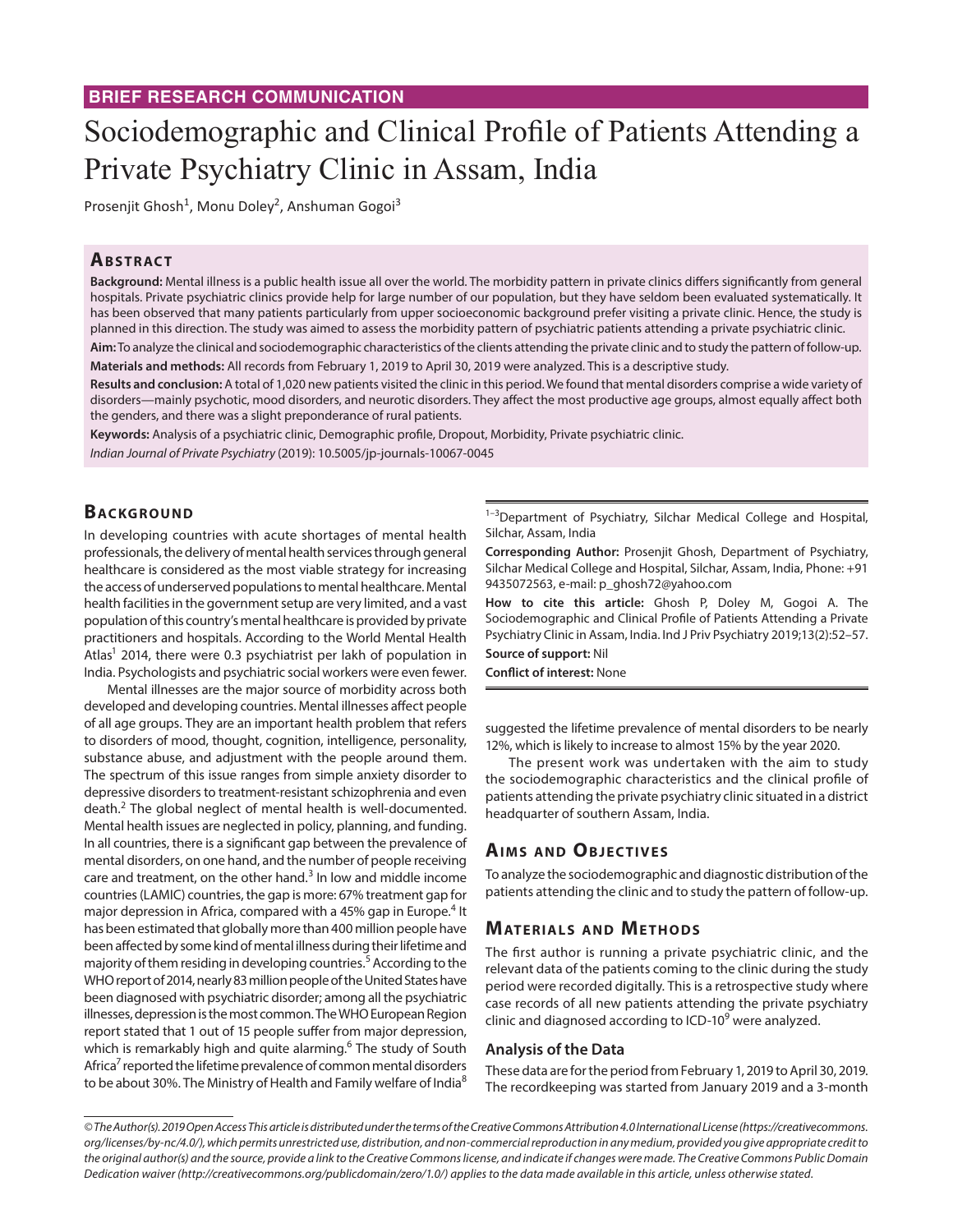| Table 1: Sociodemographic details—age, gender, residence, and marital |
|-----------------------------------------------------------------------|
| status distribution                                                   |

**Table 2:** Sociodemographic variables—educational status and socioeconomic status

|                          | Frequency      | Percentage |
|--------------------------|----------------|------------|
| Age distribution (years) |                |            |
| $0 - 10$                 | 16             | 1.6        |
| $11 - 20$                | 101            | 9.9        |
| $21 - 30$                | 244            | 23.9       |
| $31 - 40$                | 235            | 23.0       |
| $41 - 50$                | 204            | 20.0       |
| $51 - 60$                | 105            | 10.3       |
| $61 - 70$                | 70             | 6.9        |
| $71 - 80$                | 35             | 3.4        |
| $81 - 90$                | 8              | 0.8        |
| >90                      | $\overline{2}$ | 0.2        |
| Total                    | 1,020          | 100.0      |
| Gender distribution      |                |            |
| Male                     | 535            | 52.5       |
| Female                   | 485            | 47.5       |
| Total                    | 1,020          | 100.0      |
| Residence                |                |            |
| Rural                    | 566            | 55.5       |
| Urban                    | 454            | 44.5       |
| Total                    | 1,020          | 100.0      |
| <b>Marital status</b>    |                |            |
| Married                  | 610            | 59.8       |
| Single                   | 345            | 33.8       |
| Widowed                  | 46             | 4.5        |
| Divorced                 | 19             | 1.9        |
| Total                    | 1,020          | 100.0      |

study period was chosen as average attendance per month in the clinic was 300 for last few years. All records were analyzed by the second author. Diagnosis was reassessed after analyzing the record again and many diagnoses were changed. The ICD-10 diagnostic system was used. But, sometimes, symptomatic diagnosis like headache has also been used. Improvement has been recorded as mentioned in the case record on the last entry. The record may have indicated improved, unchanged, or worse. No scales were used, and these could be taken as subjective assessment of the patients, their caretakers, and the clinicians. Data were analyzed using SPSS version 21 and association was seen with the Chi-square test and the significance level was set at 0.05.

## **RESULTS**

After the study period was over, total 1,020 patient's data were analyzed. A total of 1,020 patients who attended a private psychiatric clinic in a town in Assam during the study period were included in the study. Of the 1,020 patients, 535 (52.5%) were males and 485 (47.5%) were females. Nearly 67% of the study population belonged to the 21–50 years' age group that is economically most productive. A total of 610 patients (59.8%) were married, 345 (33.8%) were unmarried, 46 (4.5%) were widowed, and 19 (1.9%) were separated (Table 1).

As the study was conducted in a town, 566 patients (55.5%) were from urban area and remaining 454 (45.5%) from rural area.

|                                  | Frequency | Percentage |
|----------------------------------|-----------|------------|
| <b>Educational status</b>        |           |            |
| <b>Illiterate</b>                | 62        | 6.1        |
| Primary school (Std. 1–5)        | 111       | 10.9       |
| Middle school (Std. 6-8)         | 154       | 15.1       |
| Secondary school (Std. 9–10)     | 354       | 34.7       |
| Higher secondary                 | 158       | 15.5       |
| Graduate                         | 137       | 13.4       |
| Postgraduate (MA, MSc, MBA, MCA) | 27        | 2.6        |
| Diploma, B.Tech, LLB, MBBS, PhD  | 17        | 1.7        |
| Total                            | 1,020     | 100.0      |
| Socioeconomic status             |           |            |
| Lower                            | 168       | 16.5       |
| Lower middle                     | 657       | 64.4       |
| Middle                           | 179       | 17.5       |
| Upper                            | 16        | 1.6        |
| Total                            | 1,020     | 100.0      |

| ັ         | ٠         |            |
|-----------|-----------|------------|
| Diagnosis | Frequency | Percentage |
| F00-F09   | 27        | 2.6        |
| $F10-F19$ | 21        | 2.1        |
| F20-F29   | 371       | 36.4       |
| F30-F39   | 217       | 21.3       |
| F40-F48   | 224       | 22.0       |
| F50-F59   | 14        | 1.4        |
| F60-F69   | 1         | 0.1        |
| F70-F79   | 22        | 2.2        |
| F80-F89   | 4         | 0.4        |
| F90-F98   | 7         | 0.7        |
| Others    | 112       | 11.0       |
| Total     | 1,020     | 100.0      |

Nearly 94% of the patients were literate, 35% had completed high school and 13.4% completed graduation, and 4.3% had either postgraduation or professional education as shown in Table 2. A majority of the study population was economically well-off with 81.9% belonging to the middle and lower-middle social class. Out of the 1,020 patients, 36.4% were suffering from schizophrenia and other psychotic disorders, 22% were suffering from neurotic, stressrelated, and somatoform disorders, 21.3% from mood disorders, 11% others (including migraine, seizure, vertigo, and NPH), 2.6% from organic mental disorders, 2.2% from mental retardation, 2.1% from substance dependence disorders, 1.4% from behavioral problems associated with physiological disturbances, 0.7% from behavioral disorders occurring in childhood and adolescence, and 0.4% from disorders of psychological development (Table 3).

Majority of our patients (94%) were either referred by family/ friends or self-referred. Analysis of the data revealed that almost 40% dropout rate after first visit. The association between diagnostic groups and place of residence was statistically significant (*p*= 0.002). The association between diagnostic groups and gender was highly significant ( $p = 0.000$ ). The analysis of association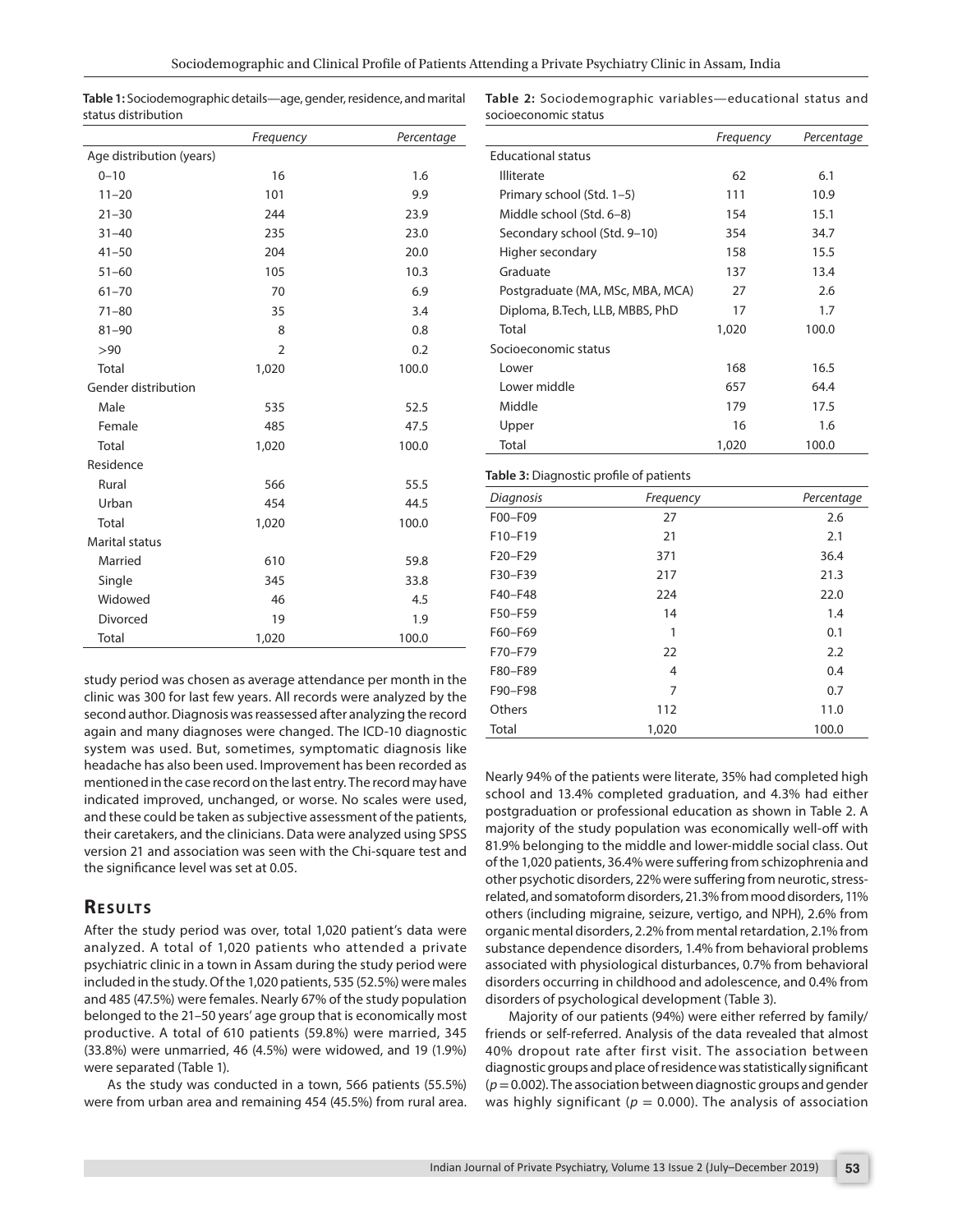between diagnosis and the socioeconomic status was also significant ( $p = 0.03$ ).

# Discussion

Mental disorders are an important cause of long-term morbidity, disability, and poor quality of life. Various epidemiological surveys in Asia have indicated that there are 680 million people who are likely to succumb to psychiatric disorder. In terms of services, there is less than 1 mental health professional per 100,000 populations whereas the desirable number is 3–4 psychiatrists per 100,000 populations. People with mental illnesses, in the Indian subcontinent, often seek help from traditional healers. This study was carried out to depict and point out the observed trends through a sociocultural perspective to determine the demographic and clinical characteristics of clients seeking consultation from a private psychiatric clinic in the urban region of northeastern India, during the 3-month period of 2019 (Tables 4 and 5).

Increased prevalence of morbidity (58.4%) is seen in the younger age group in our sample. This trend was earlier demonstrated by many researchers from Asia—Kameshvell et al. (India), Khattri et al. (Nepal), Jaju et al. (Oman), and Soren et al.  $(India).<sup>10–13</sup> But, there is no consensus as to which age group is the$ most vulnerable to mental illness. The rates of psychiatric disorders fluctuate according to geographic, ethnic, and socioeconomic status.14,15 However, it is widely agreed that psychiatric disorders

often affect young people who are in the midst of their most productive years of life.12

Earlier studies have reported a strong association between gender and mental illness, with the female gender being the most prominent of the risk factors in certain psychiatric disorders.<sup>16,17</sup> In our study sample of 1,020 patients, a small preponderance of males (52.5%) over females was noted, which is consistent with the findings of Regmi et al.,<sup>18</sup> Shrestha<sup>19</sup> and Kameshvell et al.<sup>11</sup> This male preponderance may reflect the gender bias in a patrilineal family system in psychiatric help-seeking behavior. The gender segregation and other sociocultural factors inherent in such paternalistic society may prevent women from going outside to seek help for mental illness.<sup>20</sup>

In many Asian communities, mental illnesses are often dealt by traditional healing systems. Due to the fact that primary healthcare seldom caters to the needs of people with mental illnesses, the first point of contact for them is tertiary care, and the majority of our clients seeking consultation presented themselves at the clinic or were referred by family. This is consistent with the low observed referrals from other medical specialties. It is possible that patients may think that a referral to a mental health specialist means that they are "crazy." For these reasons, the majority of referrals (94%) were classified as "self and family referrals."

As the study place was in a town, majority of the patients (55.5%) were from urban background and from rural area (45.5%). This may be due to easy accessibility, better awareness, and greater

**Table 4:** Diagnosis vs residence cross-tabulation (*p* = 0.002)

|           |                                                                                            |            | Residence      |       |                |
|-----------|--------------------------------------------------------------------------------------------|------------|----------------|-------|----------------|
|           |                                                                                            |            | Rural          | Urban | Total          |
| Diagnosis | F00-F09                                                                                    | Count      | 16             | 11    | 27             |
|           |                                                                                            | % of total | 1.6            | 1.1   | 2.6            |
|           | F10-F19                                                                                    | Count      | $\overline{4}$ | 17    | 21             |
|           |                                                                                            | % of total | 0.4            | 1.7   | 2.1            |
|           | F20-F29                                                                                    | Count      | 225            | 146   | 371            |
|           |                                                                                            | % of total | 22.1           | 14.3  | 36.4           |
|           | F30-F39                                                                                    | Count      | 114            | 103   | 217            |
|           |                                                                                            | % of total | 11.2           | 10.1  | 21.3           |
|           | F40-F48                                                                                    | Count      | 116            | 108   | 224            |
|           |                                                                                            | % of total | 11.4           | 10.6  | 22.0           |
|           | F50-F59                                                                                    | Count      | $7^{\circ}$    | 7     | 14             |
|           |                                                                                            | % of total | 0.7            | 0.7   | 1.4            |
|           | F60-F69                                                                                    | Count      | 0              | 1     | $\mathbf{1}$   |
|           |                                                                                            | % of total | 0.0            | 0.1   | 0.1            |
|           | F70-F79                                                                                    | Count      | 11             | 11    | 22             |
|           |                                                                                            | % of total | 1.1            | 1.1   | 2.2            |
|           | F80-F89                                                                                    | Count      | $\mathbf{1}$   | 3     | $\overline{4}$ |
|           |                                                                                            | % of total | 0.1            | 0.3   | 0.4            |
|           | F90-F99                                                                                    | Count      | $\mathbf{1}$   | 6     | $\overline{7}$ |
|           |                                                                                            | % of total | 0.1            | 0.6   | 0.7            |
|           | Seizure, migraine, other headaches,<br>NPH, neuropathy, MCI,<br>parkinsonism, vertigo, CVA | Count      | 71             | 41    | 112            |
|           |                                                                                            | % of total | 7.0            | 4.0   | 11.0           |
| Total     |                                                                                            | Count      | 566            | 454   | 1,020          |
|           |                                                                                            | % of total | 55.5           | 44.5  | 100.0          |

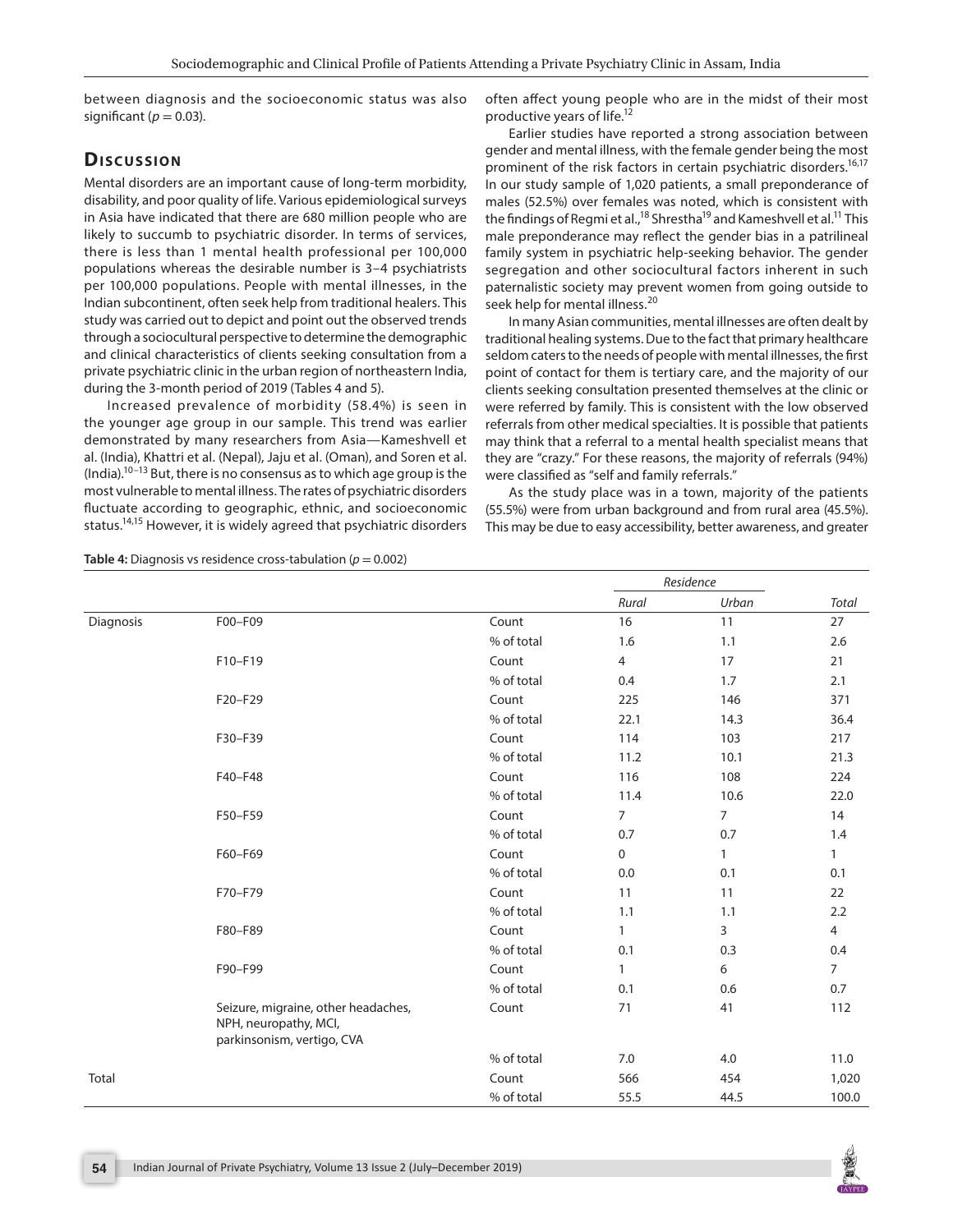|           |                                                                                            |            | Gender |              |                |  |
|-----------|--------------------------------------------------------------------------------------------|------------|--------|--------------|----------------|--|
|           |                                                                                            |            | Male   | Female       | Total          |  |
| Diagnosis | F00-F09                                                                                    | Count      | 17     | 10           | 27             |  |
|           |                                                                                            | % of total | 1.7    | 1.0          | 2.6            |  |
|           | F10-F19                                                                                    | Count      | 21     | $\mathbf 0$  | 21             |  |
|           |                                                                                            | % of total | 2.1    | 0.0          | 2.1            |  |
|           | F20-F29                                                                                    | Count      | 168    | 203          | 371            |  |
|           |                                                                                            | % of total | 16.5   | 19.9         | 36.4           |  |
|           | F30-F39                                                                                    | Count      | 120    | 97           | 217            |  |
|           |                                                                                            | % of total | 11.8   | 9.5          | 21.3           |  |
|           | F40-F48                                                                                    | Count      | 118    | 106          | 224            |  |
|           |                                                                                            | % of total | 11.6   | 10.4         | 22.0           |  |
|           | F50-F59                                                                                    | Count      | 10     | 4            | 14             |  |
|           |                                                                                            | % of total | 1.0    | 0.4          | 1.4            |  |
|           | F60-F69                                                                                    | Count      | 0      | $\mathbf{1}$ | $\mathbf{1}$   |  |
|           |                                                                                            | % of total | 0.0    | 0.1          | 0.1            |  |
|           | F70-F79                                                                                    | Count      | 14     | 8            | 22             |  |
|           |                                                                                            | % of total | 1.4    | 0.8          | 2.2            |  |
|           | F80-F89                                                                                    | Count      | 4      | $\mathbf 0$  | $\overline{4}$ |  |
|           |                                                                                            | % of total | 0.4    | 0.0          | 0.4            |  |
|           | F90-F98                                                                                    | Count      | 6      | $\mathbf{1}$ | $\overline{7}$ |  |
|           |                                                                                            | % of total | 0.6    | 0.1          | 0.7            |  |
|           | Seizure, migraine, other headaches,<br>NPH, neuropathy, MCI,<br>parkinsonism, vertigo, CVA | Count      | 57     | 55           | 112            |  |
|           |                                                                                            | % of total | 5.6    | 5.4          | 11.0           |  |
| Total     |                                                                                            | Count      | 535    | 485          | 1,020          |  |
|           |                                                                                            | % of total | 52.5   | 47.5         | 100.0          |  |

**Table 5:** Diagnosis vs gender cross-tabulation (*p* = 0.000)

vulnerability among urban people. It was observed that 28.3% of the study population were house wives, 16.9% were unemployed, and 14.2% were students. Unemployment that could be attributed to psychiatric disorders was lower when compared to the study by Fahmida et al.<sup>21</sup> Family history of mental illness was present in 44.34% of patients, which was higher than with the findings of Shakya et al. $^{22}$ 

In our study sample, approximately 94% subjects were literate and 4.3% had either postgraduation or professional education, and a majority of the study population was economically well-off with 81.9% belonging to middle and lower-middle social class. This may be due to increased awareness among the educated persons, affordability to pay the fee in a private clinic, and accessibility.

Our study also showed that the most commonly diagnosed mental disorders were schizophrenia and other psychotic disorders (36.4%), followed by neurotic, stress-related, and somatoform disorders (22%); mood disorders (21.3%); others including migraine, seizure, vertigo, and NPH (11%); organic mental disorders (2.6%); mental retardation (2.2%); substance dependence disorders (2.1 %); and behavioral problems associated with physiological disturbances (1.4%), which was consistent with the findings of Shrestha<sup>19</sup> and Soren et al.<sup>13</sup> Whereas in other studies by Kameshvell,<sup>11</sup> Regmi et al.,<sup>18</sup> and Shakya et al., neurotic or mood disorders were the main diagnostic groups.<sup>23</sup>

Soren et al.<sup>13</sup> in a study conducted in Jharkhand, India, found affective psychosis (31.9%) as the main psychiatric problem followed by nonaffective psychosis (18.8%), epilepsy (15.8%), and neurotic disorder (11.2%). In the study by Shrestha<sup>19</sup> (1987), 63.7% of the patients were suffering from psychosis, 18% from neurosis, and 6% from epilepsy. Studies conducted in the outpatients in other parts of the world are rather similar to the findings of our study, in which most of the patients were suffering from psychotic disorders, and less were suffering from neurotic disorders—Choo<sup>24</sup> and Uys et al.<sup>25</sup> Our findings are in contrast to the findings of the study by Dubey,  $^{26}$  which was conducted in the rural community of Uttar Pradesh (India), in which about 44% of the patients were suffering from neurotic and related disorders and 9.1% from schizophrenia.

One of the important finding of our study was high number of patients with seizure disorder, headache, and vertigo (11.2%). Similar findings were also reported by earlier researchers—Wig et al., $^{27}$  Wright, $^{28}$  and Sharma.<sup>29</sup> Wright et al. had found that 32% of the patients were suffering from epilepsy. Epilepsy was seen in 9.4% of the population in the sample studied by Khattri et al.<sup>10</sup> in Nepal. This may be due to lack of a neurologist or neurosurgeon in our study area.

This difference in the morbidity pattern may be due to cultural factors and setup of the study center, i.e., whether it is conducted in mental hospitals, psychiatric OPD of a general hospital, or private clinics. Psychosis predominates in mental hospitals, whereas a wider range including psychosis, mood disorders, neurosis, substance dependence, and organic mental disorder occurs in general hospital psychiatric units and private clinics.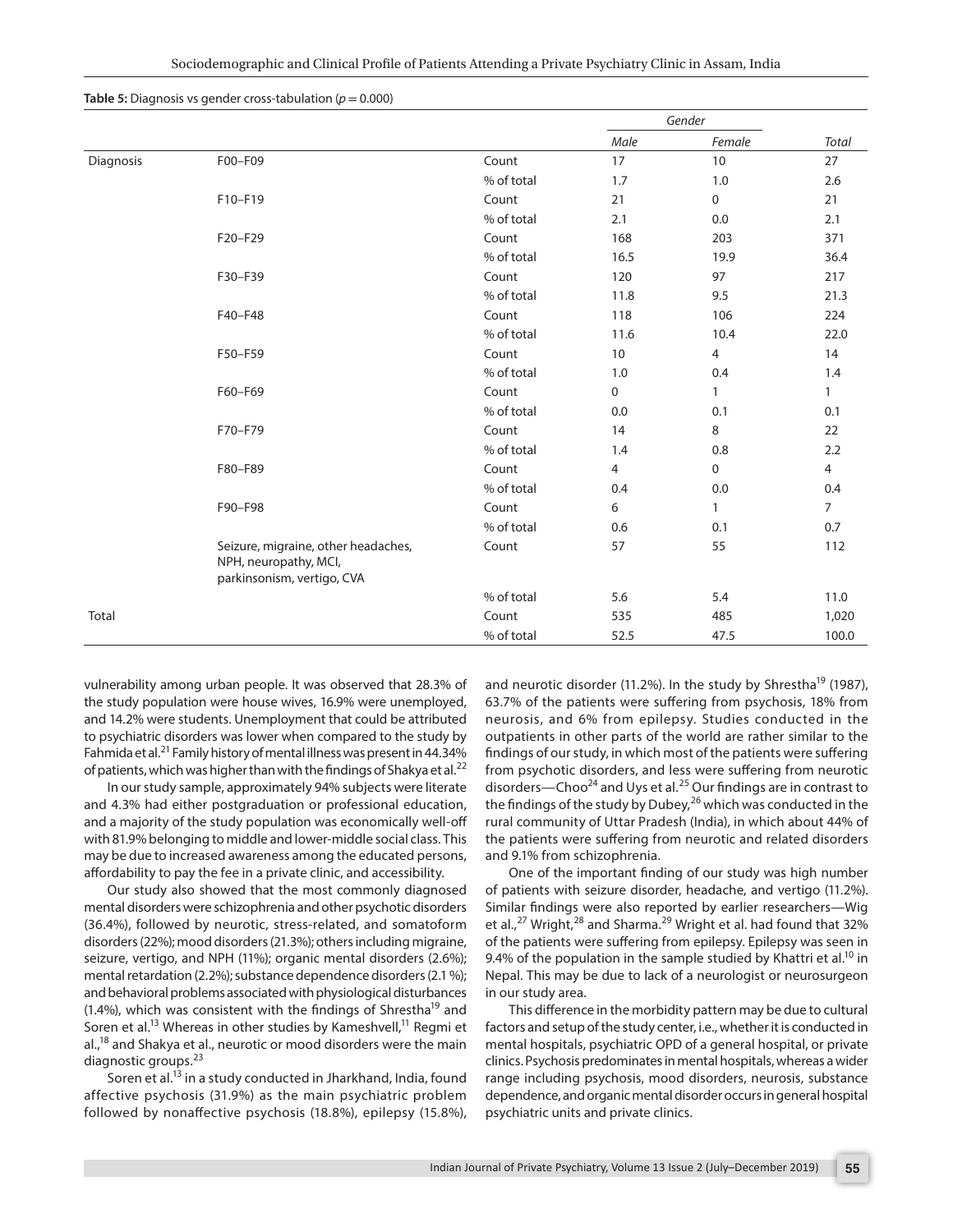One of the most significant findings of our study is the high dropout rate after one visit. Nearly 40% discontinued treatment after first visit. Agarwal<sup>30</sup> found nearly 50% dropout rate after the first visit. Could the dropout rate be a reflection of cultural acceptance of mental disorders in this country? People go to a doctor only when the disease produces discomfort/disability and the treatment is given up as soon as there is relief from the discomfort. Economic factors, distance from the clinic, poor rapport, lack of psychoeducation given to the caregivers, etc., have often been considered as key factors responsible for treatment discontinuation. They may play a role but there appear to be other factors that are responsible for treatment stoppage.

In the present study, gender difference in the morbidity pattern was found to be significant, which was similar to the studies of Reddy and Chandrashekar,<sup>31</sup> Venkatesh et al.,<sup>32</sup> Mclean et al.,<sup>33</sup> and Rahman et al.<sup>34</sup> and Kameshvell et al.<sup>11</sup>

Our study also found significant association between diagnostic subgroups and socioeconomic status, which was also reported by Kameshvell et al.<sup>11</sup>

#### **Strength of Our Study**

Large number of study subjects, assessment of dropout rate, private clinic setup in a multispecialty clinic where the chance of stigma was less.

#### **Limitations of the Study**

We did not use any scale for the assessment of severity of illness and level of impairment, we did not assess the cause of dropout, and there was evaluation of the personality profile of the study subjects. Also, this study was limited to a private clinic and the fact is that a walk-in clinic might attract a particular group among the population; the generalization of this study should therefore be considered with caution.

## **CONCLUSION**

We found that mental disorders comprise a spectrum of disorders, which consist mainly of psychotic, mood, and neurotic disorders. They affect the most productive age groups, affecting the economic status of the person and a country as a whole. They are common in both rural and urban areas and almost equally affect both the genders. The awareness program in public about symptoms of mental disorders will definitely help in early diagnosis and prompt treatment.

Some measures need to be taken to understand the causes of dropout and improve the dropout rates. It could be effective to employ one or two local people who could visit people who have dropped out and try to understand their problems. Future studies should compare the clinical and demographic profiles of patients attending various types of mental healthcare facilities at different levels.

## **REFERENCES**

- 1. Nkomo SDG, Rodriguez J, Keste D, et al. Mental health atlas 2014. Geneva: World Health Organization; 2014.
- 2. Bryan B, Ryan ND, Williamson DE. Childhood and adolescent depression. A review of past 10 years. J Am Acad Child Adolesc Psychiatary 1996;35(11):1427–1439. DOI: 10.1097/00004583-199611000-00011.
- 3. Kohn R, Saxena S, Levav I, et al. The treatment gap in mental health care. Bull World Health Organ 2004;82(11):858–866. DOI: /S0042- 96862004001100011.
- 4. Jacob KS, Sharan P, Mirza I, et al. Mental health systems in countries: where are we now? Lancet 2007;370(9592):1061–1077. DOI: 10.1016/ S0140-6736(07)61241-0.
- 5. World Health Organization. Depression Factsheet N\* 369 [online] Oct2014 [cited June 2015] Available from URL: [http//www.who.int/ media centre/ factsheet/fs369/en/].
- 6. World Health Organization/ Europe [online] European Health Report 2014. [cited may 2015] Available at URL: [http//www.euro.who.int/en/ health-topics/…/mental-health/data-and-statistic].
- 7. Herman AA, Stein DJ, Seedat S, et al. The South African stress and health (SASH) study: 12-month and lifetime prevalence of common mental disorders. S Afri Med J 2009;9(5):339–344.
- 8. World Health Organization 2015. International public health hazards: Indian legislative provisions. Available at URL: [http//www.who.org. indian/ legis/pub.healthhaz/en].
- 9. World Health Organization. The ICD-10 Classification of Mental and Behavioral disorders (Tenth Revision): Diagnostic Criteria for Research. Geneva; 1992.
- 10. Khattri JB, Godar ST, Thapa P, et al. Socio-demographic characteristics and diagnostic profile of patients attending psychiatric OPD of a private hospital in western region of Nepal. Nepal J Med Sci 2012;1(1):15–18. DOI: 10.3126/njms.v1i1.5790.
- 11. Kameshvell, Rajin S, Raj Kumar P. Morbidity pattern among patients attending a private psychiatric clinic – A cross sectional study. Sch J App Med Sci 2016;4(9D):3462–3466. DOI: 10.21276/sjams.2016.4.9.60.
- 12. Jaju S, Al-Adawi S, Al-Kharusi H, et al. Prevalence and age of-onset distributions of DSM IV mental disorders and their severity among school going Omani adolescents and youths: WMH-CIDI findings. Child Adol Psych Ment Health 2009;3(1):29. DOI: 10.1186/1753-2000-3-29.
- 13. Soren S, Bhutto ZA, Kumari P, et al. A socio-demographic study of patients attending DMHP, Dumka. Eastern J Psychiatry 2008;11:9–13.
- 14. Al-Adawi S, Jaju SS, Al-Zakwani I, et al. Culture to culture fatphobia and somatization. In: Preedy VR, Watson RR, Martin CR, ed. International Handbook of Behavior, Diet, and Nutrition. New York: Springer; 2011. pp. 1457–1473.
- 15. Ghaleiha A, Afzali S, Bazyar M, et al. Characteristics of hospitalized patients following suicide attempt in Hamadan district, Iran. Oman Med J 2012;27(4):304–309. DOI: 10.5001/omj.2012.75.
- 16. Rosenfield S. Gender and mental health: do women have more psychopathology, men more, or both the same (and why)? In: Horwitz AV, Scheid TL, ed. A Handbook for the Study of Mental Health: Social Contexts, Theories, and Systems. New York, NY, US: Cambridge University Press; 1999. pp. 348–360.
- 17. Bagadia VN, Ayyar KS, Lakdawala PD, et al. Psychiatric morbidity among patients attending medical outpatient department. Ind J Psychiat 1986;28(2):139.
- 18. Regmi SK, Khalid A, Nepal MK, et al. A study of socio-demographic characteristics and diagnostic profile in psychiatric outpatients of TUTH. Nepalese Journal of Psychiatry 1999;1(1):26–33.
- 19. Shrestha NM, A prospective analysis of 300 cases attending outpatient clinic in Mental Hospital. In: Proceedings of the Workshop on National Mental Health Planning, Kathmandu; 1987. pp. 47–73.
- 20. Baker KA, Dwairy M. Cultural norms versus state law in treating incest: a suggested model for Arab families. Child Abuse Negl 2003;27(1):109–123. DOI: 10.1016/S0145-2134(02)00505-7.
- 21. Fahmida A, Wahab MA, Rahman MM. Pattern of psychiatric morbidity among the patients admitted in a private psychiatric clinic. Bangladesh J Medl Sci 2009;8(1-2):23–28.
- 22. Shakya DR. Psychiatric morbidities among mentally ill wives of Nepalese men working aboard. Ind Psychiatry J 2014;23(1):52–57. DOI: 10.4103/0972-6748.144957.
- 23. Shakya DR, Mental Health in New Nepal. In: Souvenir of the 24 All Nepal medical Conferences (ANEMECON);2009;62-64.
- 24. Choo CH. Profile of patients seeking psychiatric treatment from the adult public mental health services in Singapore. Ann Acad Med Singapore 1997;26(4):443–448.
- 25. Uys LR, Dlamini NK, Mabandla SP. A profile of selected psychiatric out patients in South Africa. Curationis 1995;18(1):22–25. DOI: 10.4102/ curationis.v18i1.1348.
- 26. Dubey KC. A study of prevalence and biosocial variables in mental illness in a rural and urban community in Uttar Pradesh, India. Acta